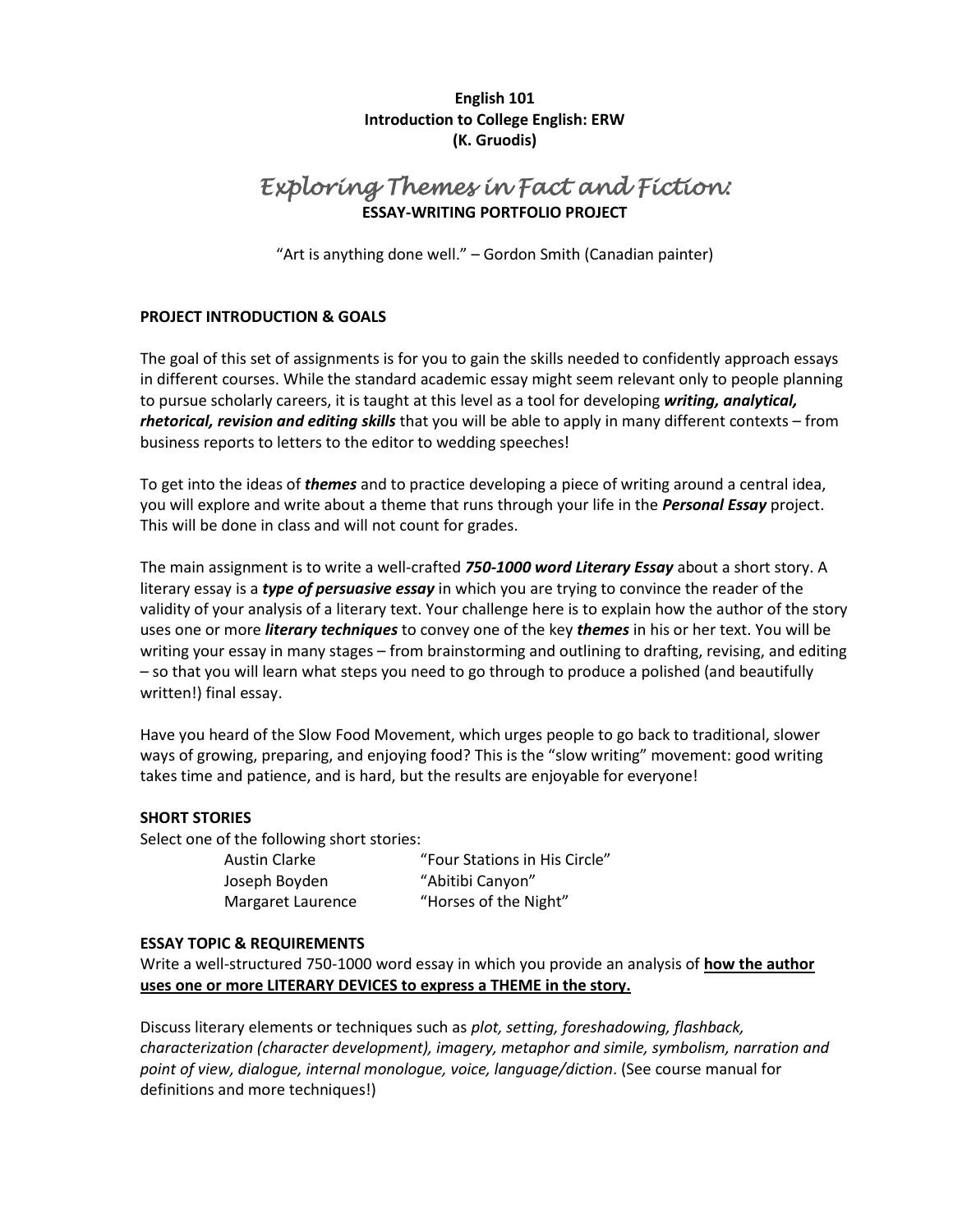# *PROJECT STAGES* **(see due dates on course calendar or schedule)**

### **Personal Essay**

• Done in class over two days example and the set of the grade)

### **DRAFT 1 – Generate ideas and a basic argument**

- Re-read and **annotate** the story
- Create a **mind-map** of ideas you may want to explore
- Make a very **rough outline** (3-4 points)
- Make a **detailed outline** (using template) **(5 POINTS)**
- Write a **rough draft** that shows the flow of your argument; don't worry too much about style or language

### **DRAFT 2 – peer editing; revise your argument and structure**

- Bring PRINTED-OUT ESSAY to class for peer editing
- Make **revisions** based on peer editors' feedback
- Submit **revised** essay (Draft 2) to Moodle **(15 POINTS)**

### **DRAFT 3 – Revise content and improve your argument ("Global Editing")**

- Based on feedback, **deepen** your argument, adding more powerful details and quotes
- Work on **flow** and **transitions** within and between paragraphs, using effective signal words (see attached page)
- Use two **new rhetorical techniques** (see attached page for details)
- Develop your **introduction** and **conclusion** to capture the readers' attention and leave them with something to think about
- Revise your **thesis statement** to make sure it reflects the depth of your overall argument
- Revise your **topic sentences** to make sure they capture each paragraph's argument
- Work on **integrating quotes** smoothly and correctly (use "quotation sandwich" and correct punctuation; see page 10 of manual)
- Come up with a strong **title** for your essay (see attached page)
- BRING REVISED DRAFT TO INDIVIDUAL MEETING PRINTED OUT!
- **Bring PRINTED-OUT essay** (Draft 3) to class for peer editing

### **DRAFT 4 – Edit language and style ("Local Editing")**

- Make any final changes to content
- Focus on "Local Editing": **EDIT** very carefully for style, grammar, punctuation (see handout) – your easy should be easy and pleasant to read, and hold the reader's attention all the way through!
- Present your essay in **MLA format**, including Works Cited **(15 POINTS)**
- Complete **self-assessment**
- **FINAL DRAFT (4) due on Moodle and printed out, with PORTFOLIO: \_\_\_\_\_\_\_\_\_\_\_\_\_\_\_\_**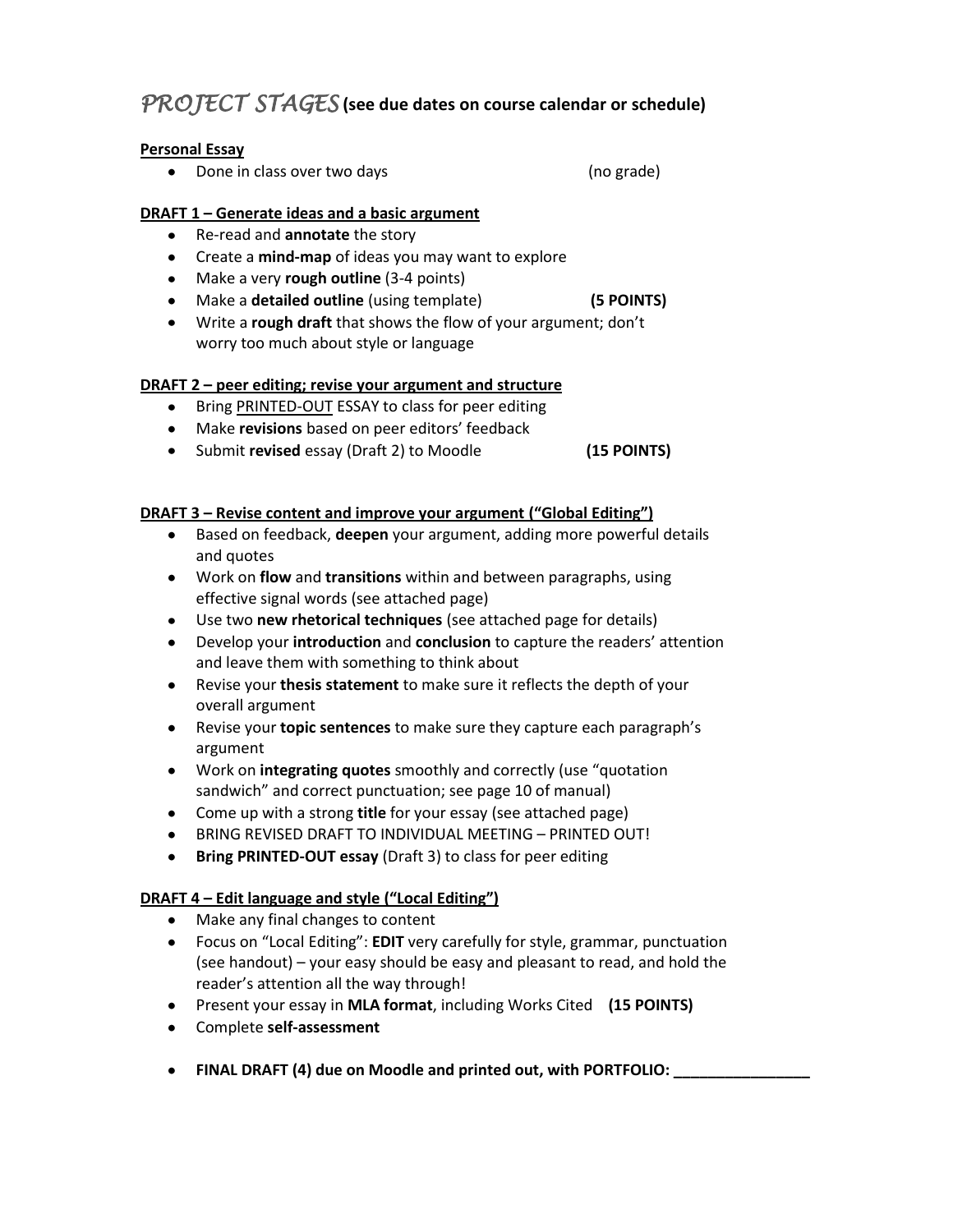# *PERSONAL ESSAY: exploring a theme*

All of the short stories we are reading are about people on different life paths, dealing with different life challenges.

#### **1 – BRAINSTORMING**

To start working on the idea of *themes*, consider the following questions (take notes, draw a picture, or make a simple mind-map, talk to your neighbor):

- What is an important theme in your life right now, or is there a theme that keeps coming back in your life?
- Can you give several examples of how this theme is manifested in your life?

#### **2 – FREE-WRITING**

Free-write for 15 minutes about a theme in your life.

Free-writing rules:

- Write a topic or prompt word at the top of your page.
- $\bullet$ Start writing whatever comes to mind in connection to the topic.
- Write continuously, even if you can't think of something new (rewrite the last sentence you wrote if you have to – that will get boring so you'll quickly come up with new ideas!).
- Don't worry about spelling, grammar, punctuation, or if it makes any sense!

#### **3 – OUTLINING**

Make a simple outline for a four-paragraph essay:

- Introduction (try to catch the reader's attention)
- $\bullet$  Example of the theme #1
- Example of the theme #2
- Conclusion

#### **4 – DRAFTING**

Following your outline (unless you get some new or better ideas along the way!), write a short, fourparagraph text:

- Introduction
	- $\circ$  Start off any way you like, but try to include something that will catch your reader's attention, and make sure you start talking about the theme by the end of your introductory paragraph
- Example of the theme #1
- Example of the theme #2
- Conclusion
	- $\circ$  End any way you like, but try sum up what you've written, and leave your reader something to think about

#### **5 – SHARING**

Working in small groups, exchange your texts (if you're comfortable with that). Choose one or two people to share some examples of how people wrote about themes.

*Hang on to this text, as we will be looking at it again later in the term (but not for grades!).*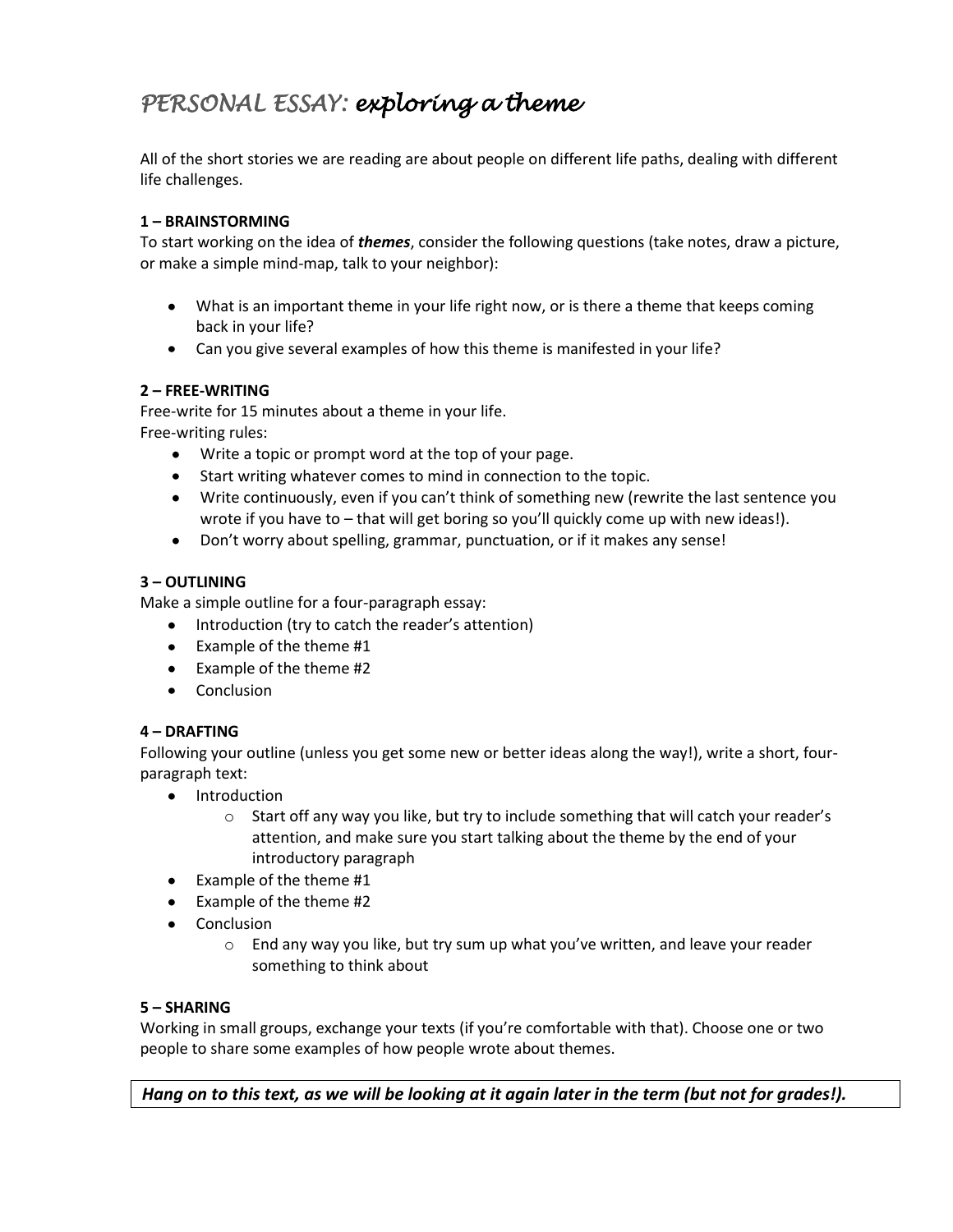# *LITERARY ESSAY: Pre-writing*

(see pages 5-7 in course manual, and pages 20-24 in *EasyWriter*)

Follow these steps *BEFORE* you start writing your essay!

#### 1. **Create a MIND-MAP** to generate ideas:

- Put **THEME** in the middle, branch out to all the **literary techniques** used to express that theme in the story; add as much detail as you can
	- o plot
	- o setting
	- o character
	- o narration and point of view
	- o language/diction
	- o imagery
	- o symbols
	- o dialogue

2. **NARROW DOWN** your ideas and start developing a structure:

- Decide **which literary techniques** you will focus on:
	- o **Two options** for structuring your essay:
		- OPTION 1 one technique
			- o Example 1
			- o Example 2
			- o Example 3
		- OPTION 2 three techniques  $\bullet$ 
			- o Technique 1
			- o Technique 2
			- o Technique 3
- 3. Make a **ROUGH OUTLINE** and get feedback:
	- List your theme and techniques
	- Write a simple, draft thesis statement (see page 6 in the manual)
	- Add supporting points:
		- o Supporting point 1
		- o Supporting point 2
		- o Supporting point 3
- 4. **Create a DETAILED OUTLINE** and get feedback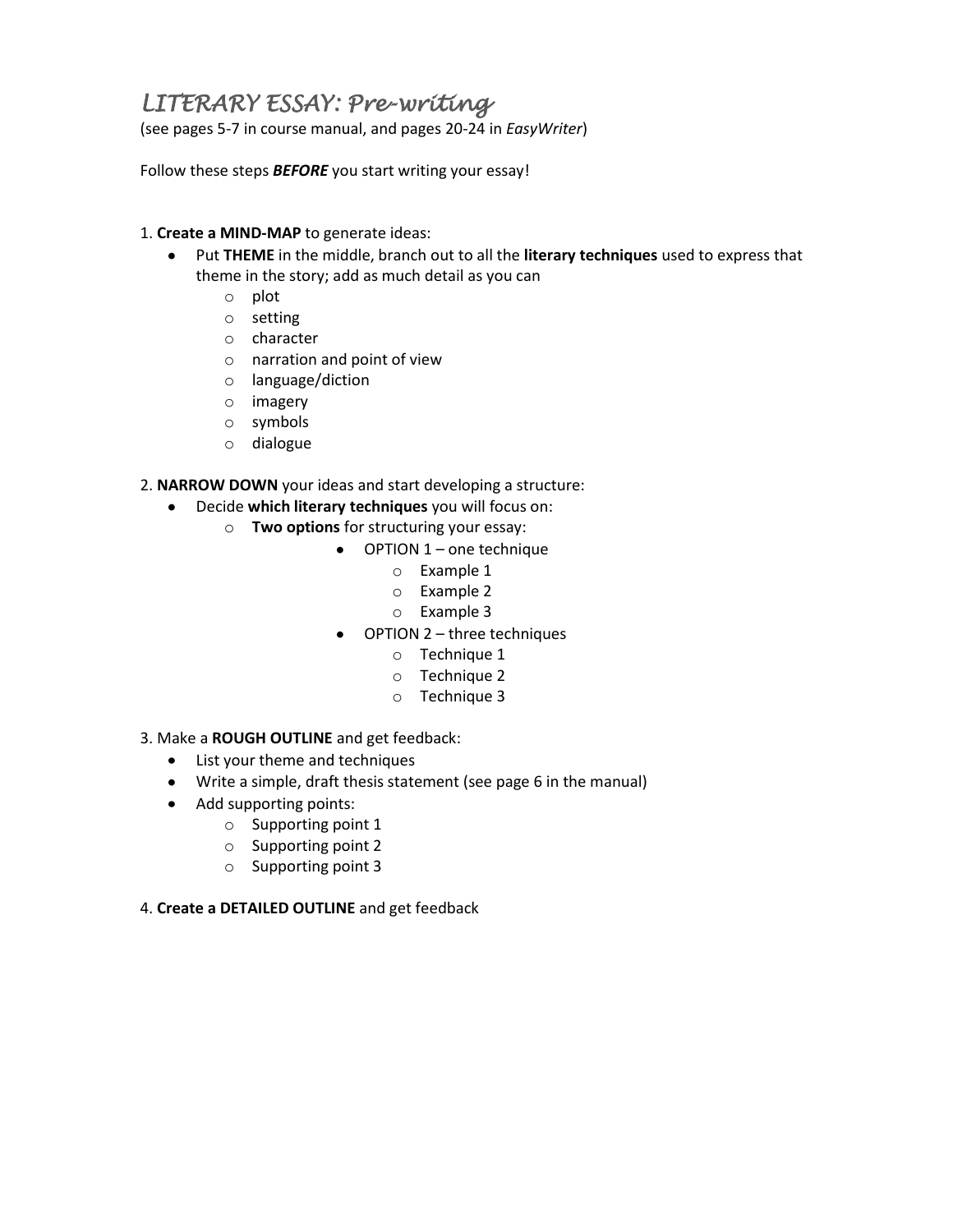# *LITERARY ESSAY: Basic essay structure*

(see sample essays in manual)

The structure below gives you an idea of the **standard structure for a basic academic/literary essay**. It can be used in many other kinds of "**expository**" (analytical, explanatory) writing as well. Though following this kind of structure is often a good idea, because it gives you control over your argument, there are definitely other ways of approaching literary analysis. As you go through your studies, just be sure you understand the requirements for each assignment, and if they aren't clear, be sure to speak with your teacher.

Note that structural rules for essays in English are quite a bit more flexible than they are in French and other European languages. In English/North American academic writing, the most important thing is that your text **coheres** – i.e., it holds together, makes sense, and is pleasant to read. We are quite free in how we get there, so there is plenty of room for creativity!

- **INTRODUCTION**
	- o "HOOK" the reader with an interested connection, quote, detail, etc.
	- o INTRODUCE author, story (short summary) and theme
	- o State your THESIS (the main argument you are making). Thesis statement can be one or two lines, and should give the reader a clear idea of what you will be arguing.
- **BODY** (the number of paragraphs will differ depending on your assignment and the structure of your arguments)
	- o *PARAGRAPH* (this is just an *approximate* structure of a paragraph; each one will be slightly different!)
		- **Claim** (topic sentence / main point or argument)
		- **Evidence** (quotes, details) *approximately* 2-3 per paragraph
		- **Analysis** (what does this mean? how does it connect to your thesis?)

#### o *PARAGRAPH*

- **Claim** (topic sentence / main point or argument)
- **Evidence** (quotes, details)
- **Analysis** (what does it mean?)

#### o *PARAGRAPH*

- **Claim** (topic sentence / main point or argument)
- **Evidence** (quotes, details)
- **Analysis** (what does it mean?)

#### **CONCLUSION**

- $\circ$  Reinforce your thesis pull everything together
- o Draw a general conclusion, or raise a question, from the analysis. Try to leave the reader with something to think about.

*This pattern is repeated several times, depending on how much evidence you want to discuss.*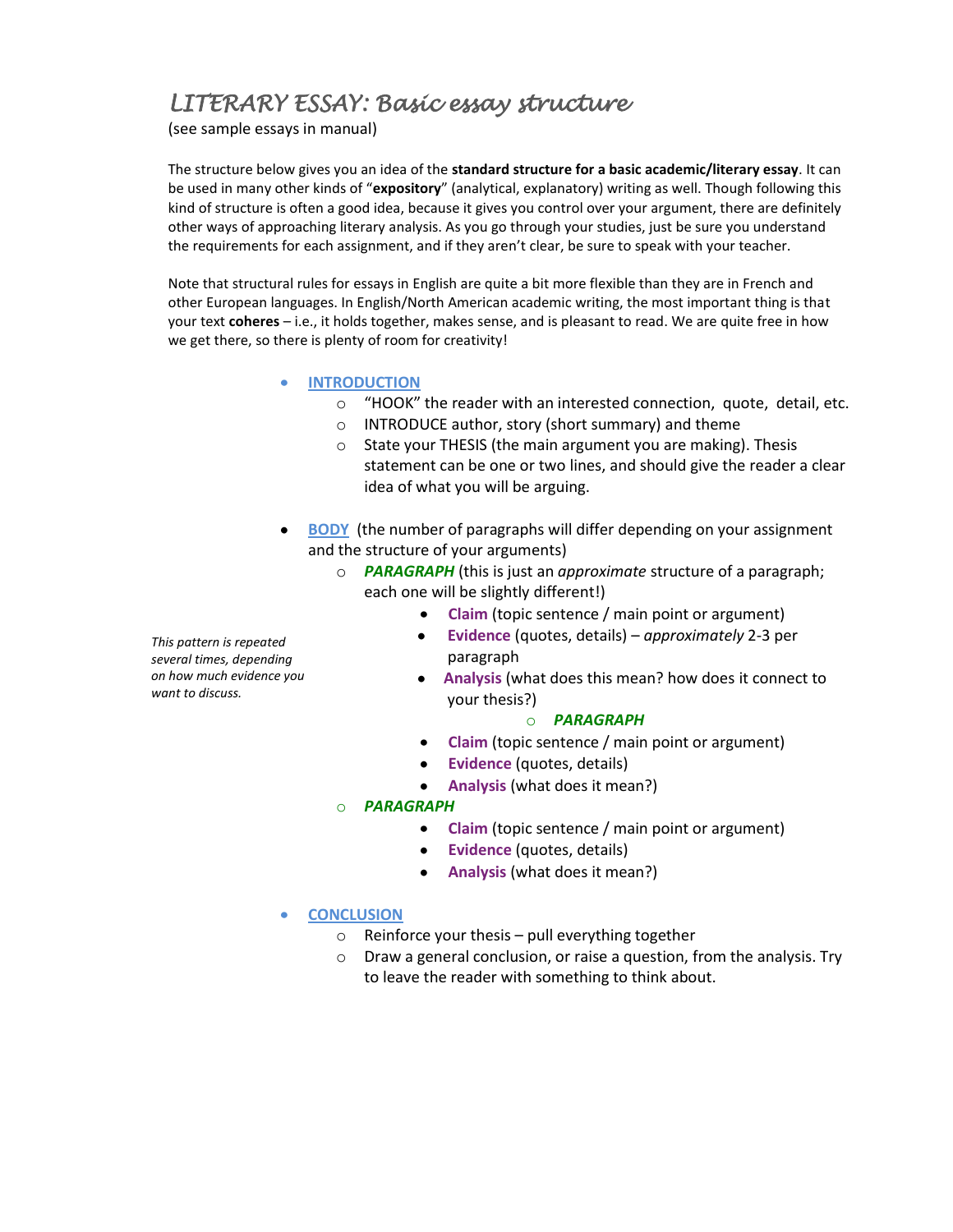# *LITERARY ESSAY DRAFT 3:*

### **add rhetorical techniques to enliven your writing**

Any good piece of non-fiction writing uses a range of techniques. A grip story, an emotional connection, a striking comparison, an irrefutable argument – these are the things that move us and make us remember a text.

As part of the editing process in Draft 3, you must introduce two new rhetorical techniques to your essay. *First of all*, print out your draft and read it carefully, underlining and identify (add a note in the margins) all uses of rhetorical techniques and appeals. *Then*, think about how you can use two additional techniques or appeals to strengthen your arguments and make your writing more convincing to the reader. (You will be able to comment on this process in your final self-evaluation.)

#### **Argumentation and persuasion**

o All of your arguments must be logical, and the flow of your overall argument must make sense. Don't include anything in your essay that is not related to your thesis. (This does NOT count as a new rhetorical technique for your essay.)

#### **Illustration and example**

 $\circ$  You will use this when giving examples that back up your arguments. (This does NOT count as a new rhetorical technique for your essay.)

#### **Description**

- o You could use this to describe a character or a setting in more detail, based on what the text has told you.
- o Refer to specific, lively details from the text.

#### **Definition**

o Define any abstract concepts you use – don't assume that your reader understands an idea or term the same way you do.

#### **Narration**

o You could use this to re-tell an important series of events in a story – but be careful to keep it short!

#### **Compare and contrast**

- o Compare two characters in a story, or the importance of two or more literary techniques.
- o Compare one character at different stages of the plot.
- o Discuss contrasts: between characters, settings, or the language used in different parts of the text.

#### **Cause and effect**

- o Could be used to explore the effects of different events, characters, or circumstances on a character's development, or on the development of the plot.
- o Be careful not to oversimplify either causes or effects, especially when discussing characters.

#### **RHETORICAL APPEALS** (each one counts as a new technique/appeal)

- o *LOGOS* convincing the reader/audience through rational argument
- o *ETHOS* drawing on the writer/speaker's character
- o *PATHOS* moving the reader/audience through emotional appeals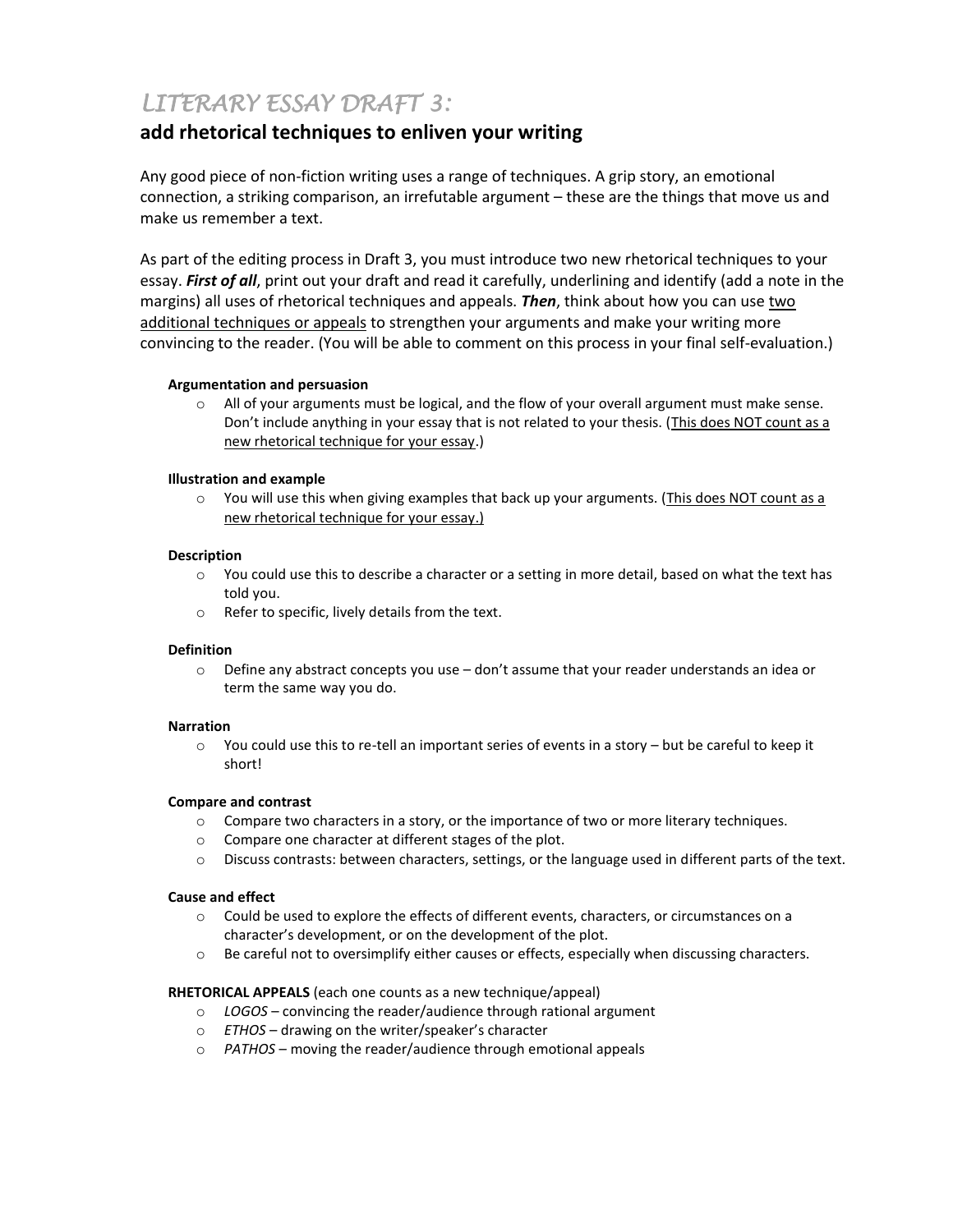# **JUST TRY TO SAY "NO": CRAFTING AN** *EFFECTIVE TITLE*

The title of a piece of non-fiction writing is the first thing a reader sees, so it's not surprising that magazine and book editors spend a lot of time coming up with catchy, irresistible titles!

Make sure that your essay has an interesting and descriptive title. Titles can be one or two lines, and must clearly indicate the topic and focus of the essay. The two-line title is used in many types of nonfiction writing, from magazine articles to scholarly books. This kind of title is very effective because it both *catches the reader's attention* (in the first line) and *provides clear information* about the content and direction of the text (in the second line).

*[Note the colon (:) at the end of the first line.]*

Here are a couple of two-line titles for essays on "Dog Monday's Vigil":

 *An Unlikely Picture of Devotion: An Analysis of Canine Character Development in "Dog Monday's Vigil"*

*Towards a Perfect Ending: A Study of Plot Structure and Foreshadowing in "Dog Monday's Vigil"*

# *How to make it all flow:*  **Use SIGNAL WORDS / TRANSITION PHRASES /CONNECTORS**

Use signal words, transitional phrases, and connectors to help your writing flow better and show clear connections between ideas.

*Signal words* are strong, effective **verbs** that should be used when analyzing the text:

| shows        | illustrates | portrays      | indicates   |
|--------------|-------------|---------------|-------------|
| demonstrates | explains    | characterizes | signifies   |
| reveals      | describes   | represents    | proves      |
| depicts      | expresses   | suggests      | clarifies   |
| conveys      | establishes | implies       | exemplifies |

*Transitionals* and *connectors* are prepositions and adverbs that help show relationships between ideas within or between sentences. See attached handout from Academic Skills Centre. See sample essays or any other good nonfiction writing for examples of how they are used.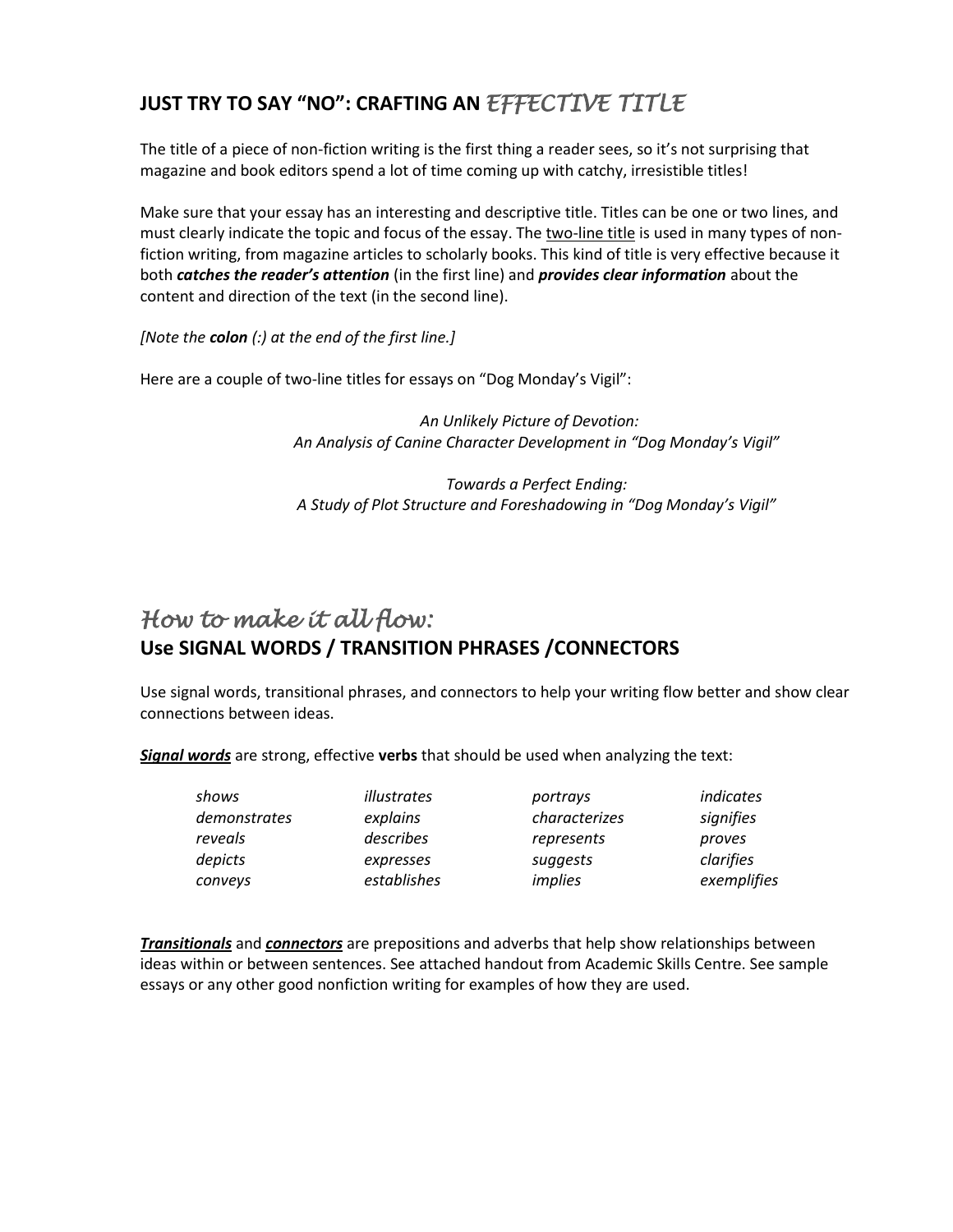## **HAND THIS SHEET IN WITH YOUR ESSAY!**

### **FINAL DRAFT (3 AND 4) – Criteria for Evaluation**

| <b>CRITERIA</b>                                                                                                                                                                                                                             | $1 - 2.5$                                                                                                                                                                                                                                                        | $2.75 - 3$                                                                                                                                                                                                                                                                        | 3.25-3.75                                                                                                                                                                                                                                                                   | $4-5$                                                                                                                                                                                                                                                                                             | <b>POINTS</b> |
|---------------------------------------------------------------------------------------------------------------------------------------------------------------------------------------------------------------------------------------------|------------------------------------------------------------------------------------------------------------------------------------------------------------------------------------------------------------------------------------------------------------------|-----------------------------------------------------------------------------------------------------------------------------------------------------------------------------------------------------------------------------------------------------------------------------------|-----------------------------------------------------------------------------------------------------------------------------------------------------------------------------------------------------------------------------------------------------------------------------|---------------------------------------------------------------------------------------------------------------------------------------------------------------------------------------------------------------------------------------------------------------------------------------------------|---------------|
| STRUCTURE,<br><b>ANALYSIS, &amp;</b><br><b>ARGUMENT</b>                                                                                                                                                                                     | No clear arguments are<br>made. No<br>distinguishable thesis<br>or supporting<br>arguments. Paragraphs<br>do not contain clear<br>topic sentences. Essay<br>fails to introduce two<br>new rhetorical<br>techniques. Very weak<br>introduction and<br>conclusion. | Weak or unoriginal<br>analysis. Unclear thesis<br>and supporting points.<br>Paragraphs do not<br>contain clear topic<br>sentences. Essay uses<br>two new rhetorical<br>technique or appeals<br>with some success.<br>Introduction and<br>conclusion are missing<br>some elements. | Solid analysis. Clear<br>thesis and supporting<br>points. Each paragraph<br>contains a topic<br>sentence.<br>Essay uses two new<br>rhetorical techniques<br>or appeals effectively.<br>Introduction and<br>conclusion contain<br>necessary elements.                        | <b>Excellent and profound</b><br>analysis. Sophisticated<br>thesis and supporting<br>points. Elegant<br>paragraph structure<br>and strong topic<br>sentences. Essay uses<br>two new rhetorical<br>techniques or appeals<br>masterfully, contains<br>compelling<br>introduction and<br>conclusion. | /5            |
| <b>EVIDENCE</b>                                                                                                                                                                                                                             | No or very weak<br>evidence from text<br>used to support<br>arguments.                                                                                                                                                                                           | Supporting evidence is<br>weak or too obvious;<br>no or few quotations<br>used to back up points.                                                                                                                                                                                 | Arguments are backed<br>up with legitimate<br>evidence from the text.                                                                                                                                                                                                       | Arguments are backed<br>up with extensive<br>evidence from the text.                                                                                                                                                                                                                              | /5            |
| <b>MECHANICS AND</b><br><b>STYLE</b><br>grammar<br>$\bullet$<br>punctuation<br>$\bullet$<br>literary present<br>$\bullet$<br>quotes<br>$\bullet$<br>title<br>$\bullet$<br><b>MLA</b> format<br>$\bullet$<br><b>Works Cited</b><br>$\bullet$ | Substantial errors of<br>spelling and grammar<br>consistently interfere<br>with meaning.<br>Incorrect use of literary<br>present. Incorrect style<br>for integrating quotes.<br>Title is vague. Incorrect<br><b>MLA format and Works</b><br>Cited.               | Errors of grammar,<br>punctuation and<br>spelling interfere with<br>meaning. Incorrect use<br>of literary present.<br>Errors in style for<br>integrating quotes.<br>Title is vague and<br>inaccurate. Incorrect<br><b>MLA format and Works</b><br>Cited.                          | Few errors of<br>grammar, punctuation<br>or spelling; solid style.<br>Correct use of literary<br>present. Few errors in<br>style for integrating<br>quotes. Title clearly<br>expresses the topic<br>and argument of the<br>essay. Correct MLA<br>format and Works<br>Cited. | No significant errors of<br>mechanics; elegant<br>writing style. Correct<br>use of literary present.<br>Correct style for<br>integrating quotes.<br>Title eloquently<br>expresses the topic<br>and argument of the<br>essay. Correct MLA<br>format and Works<br>Cited.                            | /5            |
| <b>TOTAL</b>                                                                                                                                                                                                                                |                                                                                                                                                                                                                                                                  |                                                                                                                                                                                                                                                                                   |                                                                                                                                                                                                                                                                             |                                                                                                                                                                                                                                                                                                   | /15           |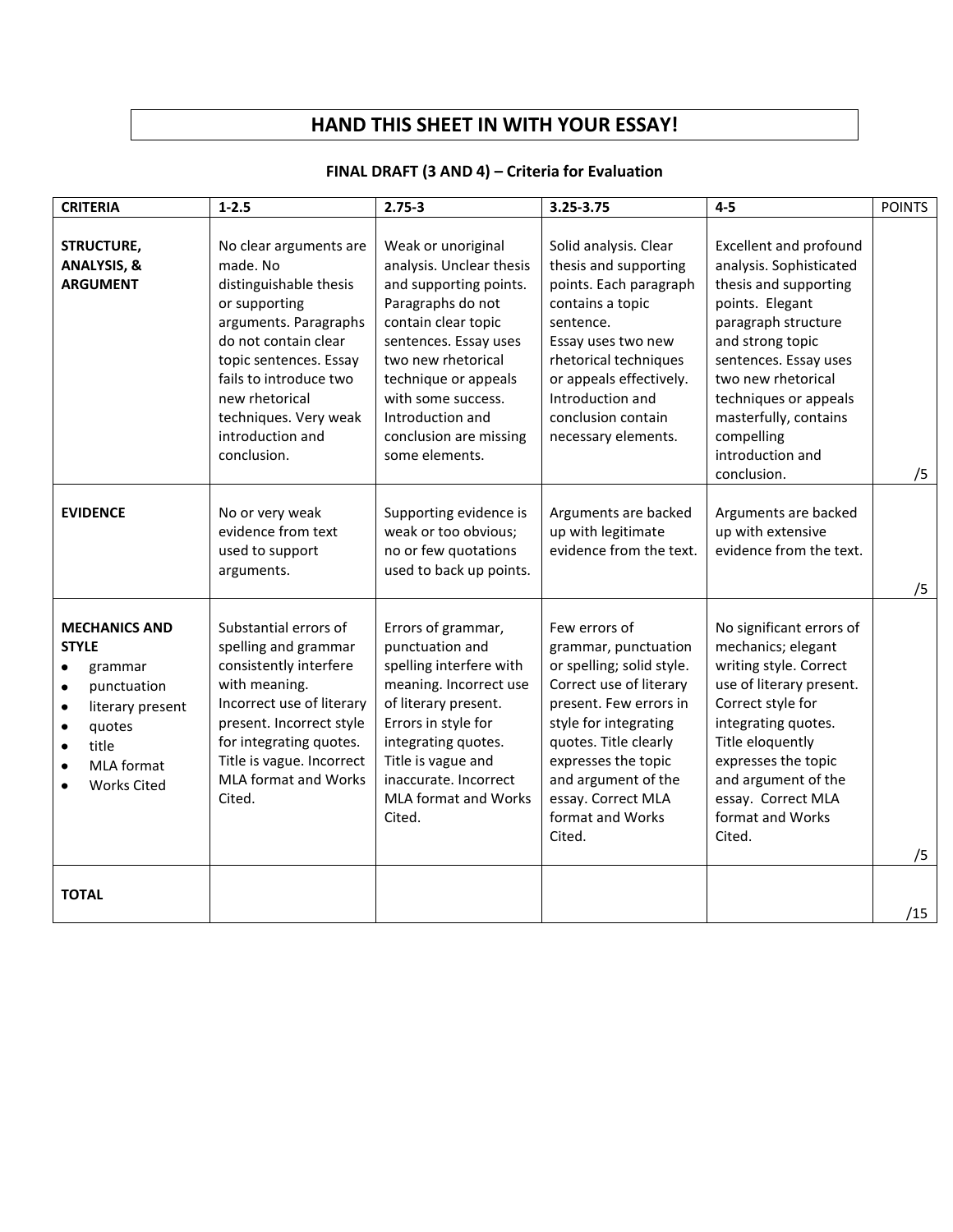# **1. "GLOBAL EDITING" for structure & argument**

#### **INTRODUCTION**

- "Hooks" the reader in some way makes us want to read the rest of the essay!  $\bullet$
- Mentions the **author** and **title** of the story; provides some context/background about the story and the author.
- Gives a short (1-2 sentences) **summary** of the story.
- **•** Identifies the **theme** of the story.
- Ends with a **thesis statement** that mentions the theme and literary techniques that the essay will explore.

Thesis statement is:

- o a **statement** (not a question!)
- o a **debatable** argument
- o makes **specific** (not vague) points
- o clearly indicates what the essay will be about

#### **BODY PARAGRAPHS**

- **Topic sentences** identify the argument/focus of each paragraph.
- **EVIDENCE**: Details and direct quotes are used to back up the points.
- Paragraph ends with a **concluding or transitional sentence**.
- Each paragraph clearly **supports** the main argument (thesis) of the essay.  $\bullet$

#### **CONCLUSION**

- **Wraps up** the discussion started in the introduction.
- **Restates** the thesis statement in different words.  $\bullet$
- $\bullet$ Draws a **general conclusion** from the analysis.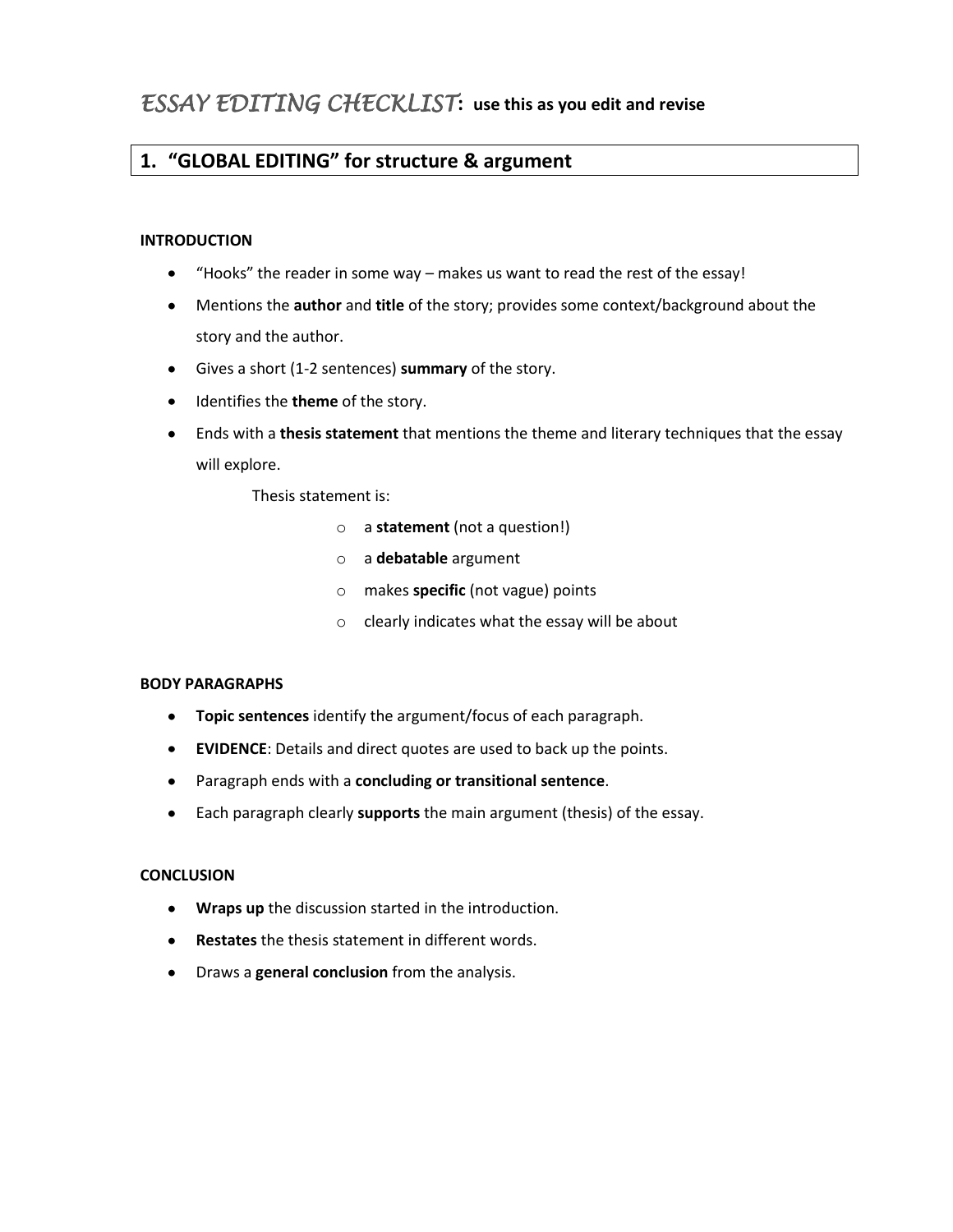### **2. "LOCAL EDITING" for language & mechanics**

#### **ACADEMIC STYLE**

- Effective two-line TITLE identifies topic and suggests argument/focus of the essay  $\bullet$
- Essay is written in the **third person** (does not use "I"!).  $\bullet$
- **Author** is referred to correctly  $\bullet$ 
	- o first time—full name; subsequent times—last name only
- "**Literary present**" is used to discuss events in the text.  $\bullet$
- **Direct quotes** are integrated correctly: (see manual)  $\bullet$ 
	- o "**quotation sandwich**" is used to introduce and discuss each quote
	- o correct **punctuation** is used to incorporate quotes
	- o **block quotes** used where needed

#### **WRITING & MECHANICS**

- Sentence grammar  $\bullet$ 
	- o capital letters where needed
	- o no sentence fragments, run-on sentences, or comma splices
	- o consistent verb tense used
	- o correct punctuation
	- o subject-verb agreement
	- o pronoun-antecedent agreement
- Vocabulary & spelling
	- o effective signal words have been used
	- o inaccurate or vague words have been replaced
	- o spelling errors have been corrected
	- o no slang, colloquial expressions

#### **PRESENTATION**

- MLA format for page presentation  $\bullet$
- MLA style for citations
- MLA style for Works Cited $\bullet$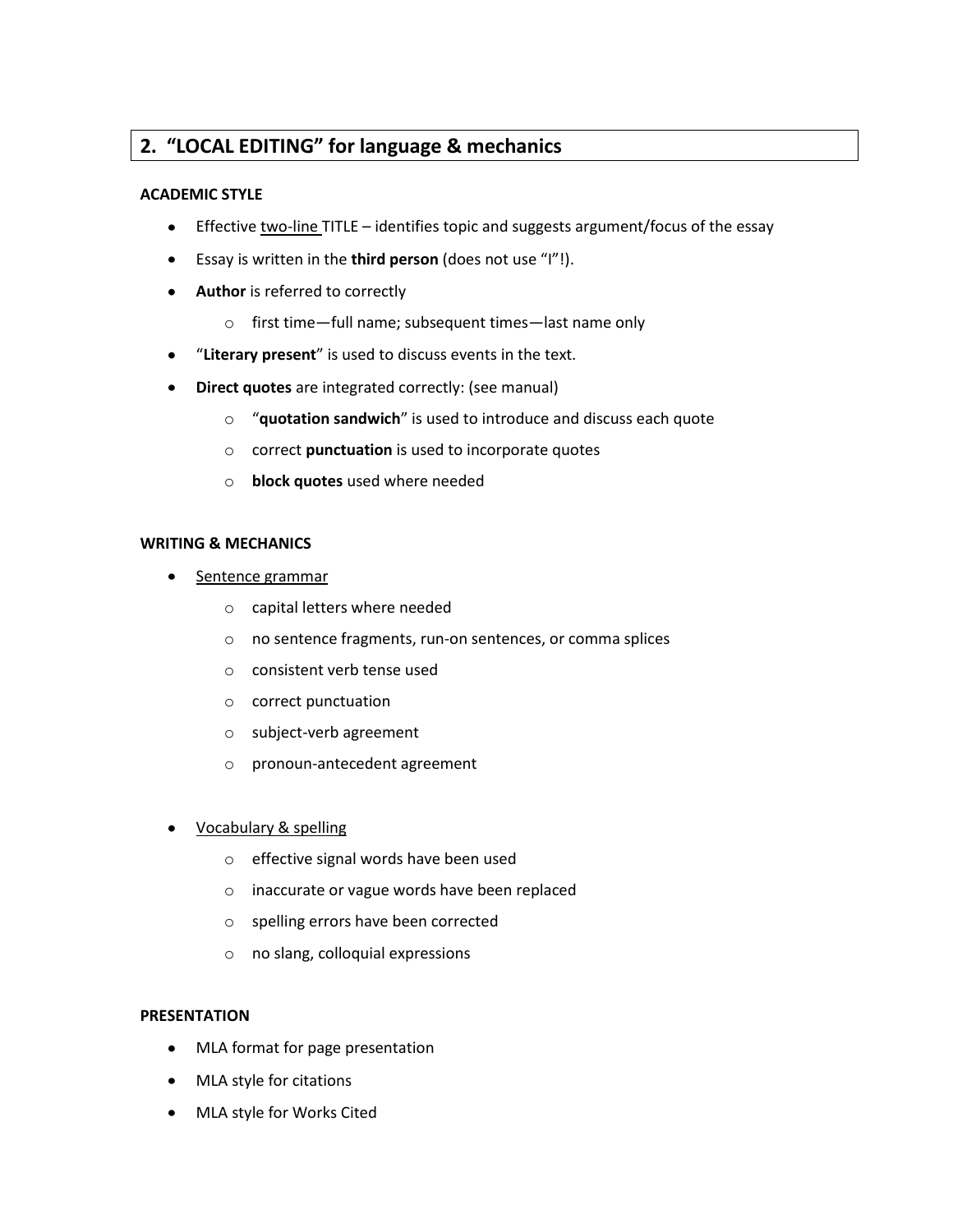Name: Name

### **SELF-ASSESSMENT:**

Write a 150-200 word SELF-ASSESSMENT in which you describe how your essay-writing skills have improved and what you could still work on. Comment on:

- a. Essay structure and argument; thesis statement and topic sentences.
- b. Engaging introduction and conclusion.
- c. Paragraph development, transitions between ideas.
- d. Use of evidence to support your argument; integration of direct quotes.
- e. Style and mechanics (grammar, punctuation, academic style).
- f. Editing and revision of the different drafts: what are the major changes that you made between the drafts, and how did they help you develop a strong final version?